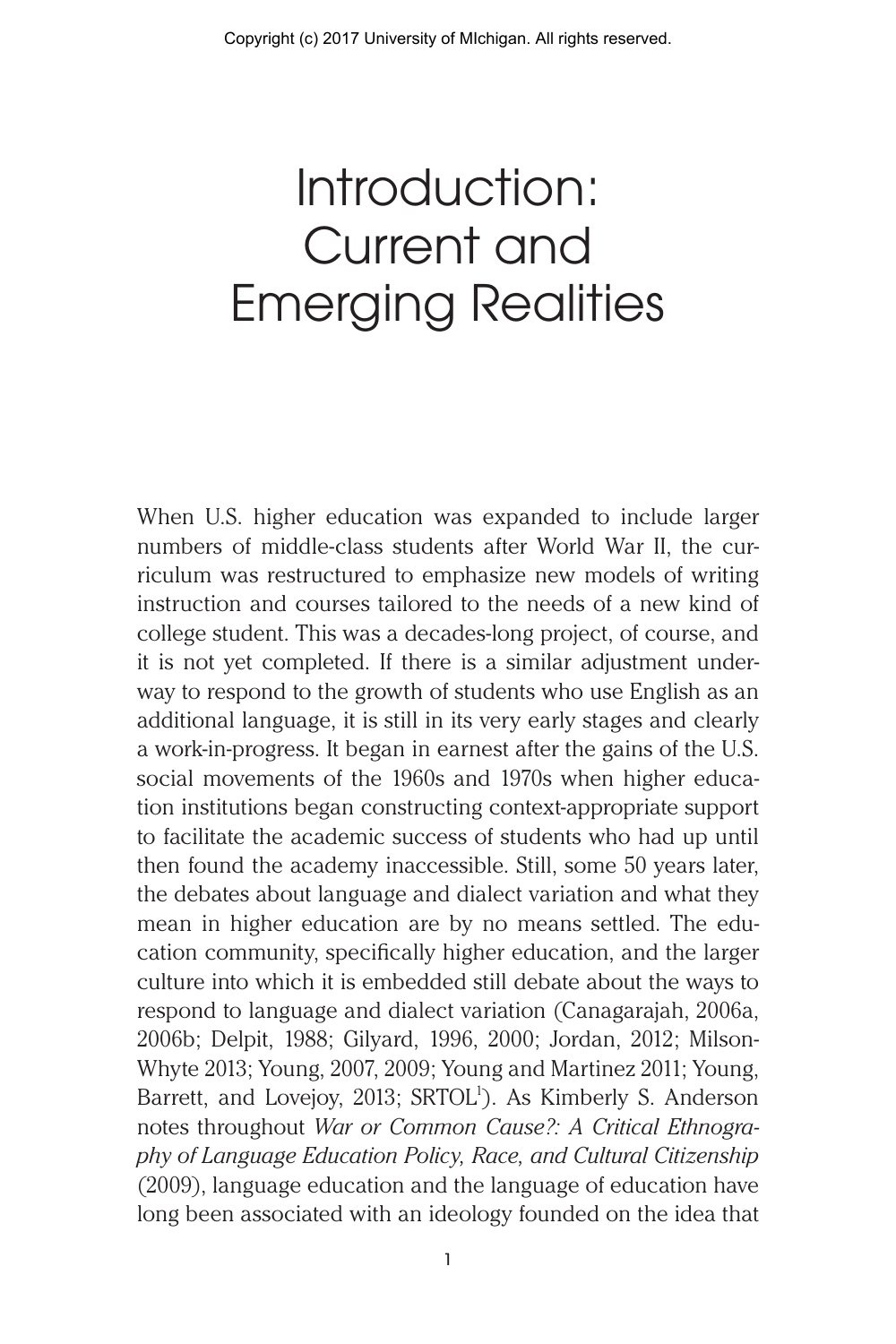**2** Introduction **12** Introduction

one form of English, a form that devalued linguistic diversity, is vital to citizenship in the U.S. The increase in U.S.-bound students and faculty and the internationalization of higher education are occurring then, within the context of a history in which English, the language of the university, is, operationally, a static, stable variable.

Since at least the 2000s the internationalization of higher education in the U.S. occurs not only within broader debates about language education, but also within the context of shrinking state (and federal) support of public higher education (see Mortenson, 2012). According to the Institute of International Education's Open Doors data, in 2014 roughly 293,766 new international students enrolled in U.S colleges and universities, an increase of 8.8 percent over the previous year's 819,644 (2015a). These numbers become significant as public funding decreases. In fact, these budgetary pressures and the influx of economic resources by international students are significant forces propelling active international student recruitment and enrollment for many institutions, especially as U.S. universities and colleges face declining numbers of domestic college-age enrollment. The decline in numbers of high school graduates over the next decade is expected to be a challenge for universities (Jen, 2013). As a result, institutions in many states are turning to international recruiting and enrollment to address declining enrollments that also have fiscal consequences.

For example, in Michigan, where the editors of this collection both teach, state support for the 15 public universities has decreased dramatically. Between fiscal year 2000–2001 and fiscal year 2013–2014 state appropriations fell by about 30 percent on a per-student basis while the average tuition and fee rate for in-state tuition increased by 150 percent (Jen, 2013). Michigan's annual appropriation now typically "accounts for less than a quarter of university general fund revenue" (Jen, 2013, p. 1). This is true more generally because among public colleges and universities, there are limits to politically acceptable tuition and fee charges for in-state students (see Bowerman, 2012).<sup>2</sup> International students, however, pay out-of-state tuition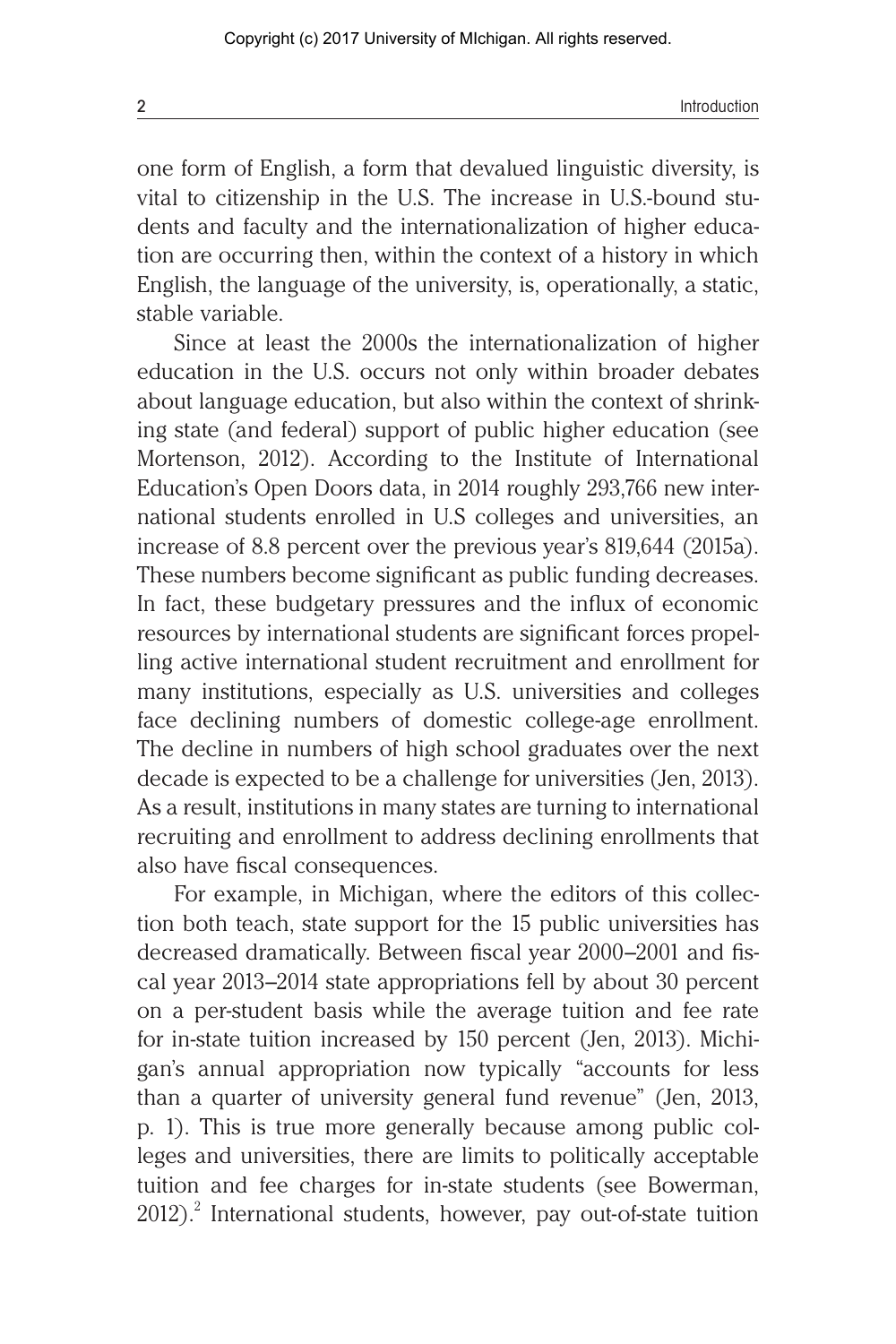and additional surcharges, and they generally do not require institutional financial aid support. The economic impact of international students nationally is significant: International students infused \$30.5 billion in the U.S. economy in 2014 (Institute of International Education, 2015c). Given these economic realities, it is not coincidental that Michigan Technological University, Michigan State University, and the thirteen other Michigan public institutions enroll sizable numbers of international students; the state ranks among the nine top destinations of international students (Institute of International Education, 2015b). At Michigan Tech, a campus of 7,000, 1,507 of the students are of international origin. At Michigan State, 6,759 of the student body of 50,085 is international. The Association of International Educators' analysis of international students' economic impact to the State of Michigan estimates an infusion of more than one billion dollars in 2014. If these trends continue under new federal administrations, international student tuition dollars and economic support of local campuses and other businesses may become the foundation for the economic survival of many institutions of higher education in the U.S. (There is some indication that these trends may change under new political administration policies and attitudes. See, for example, Guzman-Lopez, 2017.)

As the variety of avenues for entrance have expanded, disciplinary and other institutional boundaries become ineffective and transparent. For example, to get an edge in the competitive recruitment for international students, institutions have established  $2 + 2$ , or even  $3 + 1$ , agreements through which students start programs in their home institutions and transfer credits to U.S. institutions. This way, students secure degrees from U.S. institutions without studying in the country for the full duration of their educational degree program. Institutions have also set up off-shore campuses, used outsourced or in-house intensive language programs to prepare non-matriculated students for degree seeking status, or entered into internationalization partnerships with the private sector.

As many of the papers in this volume illustrate, systemic boundaries across admissions, orientation procedures,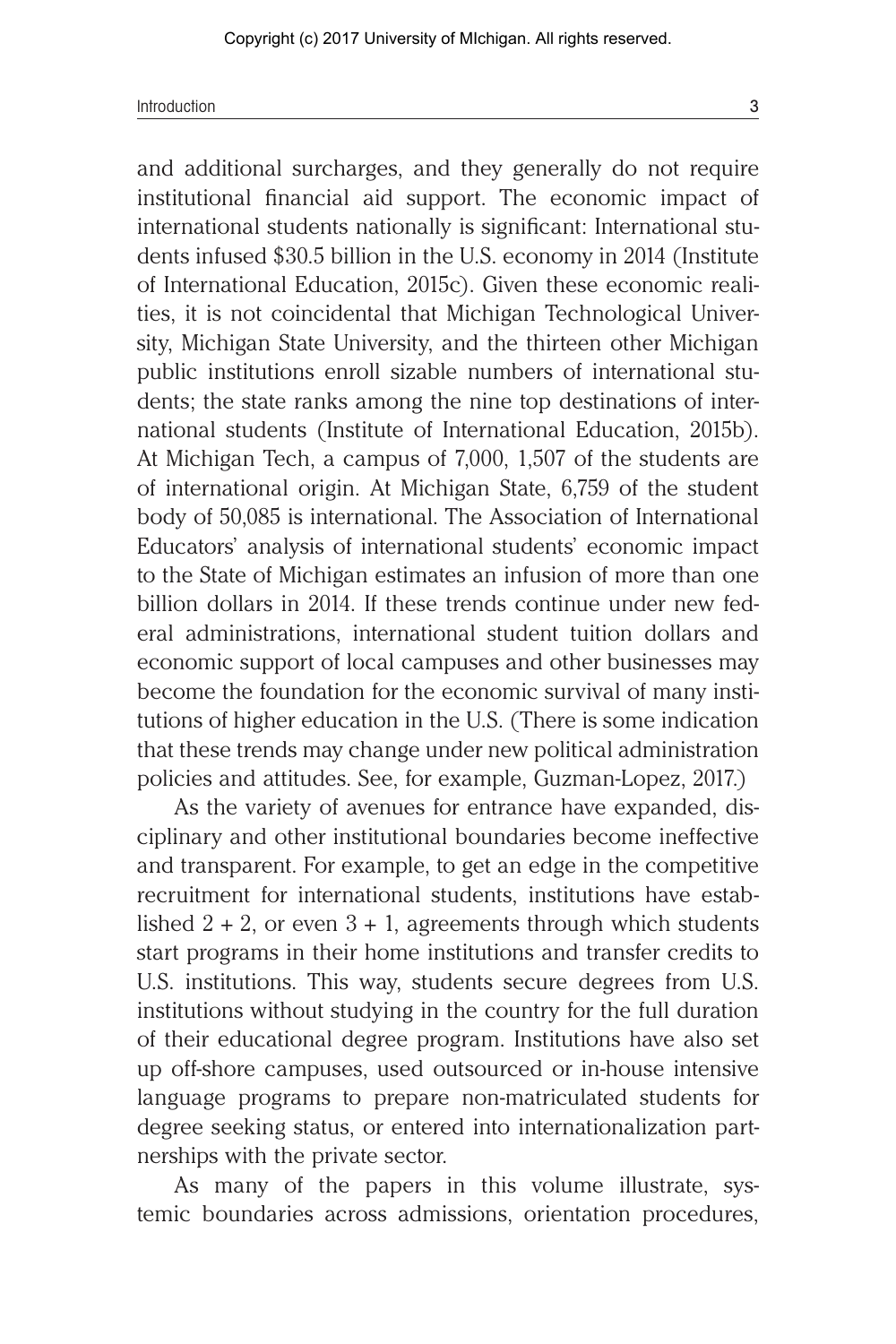disciplinary programs, and support structures for multi-language users inform our histories and challenge us to create more flexible structures and approaches within these current realities. The recruitment, enrollment, and education of multilingual language users clearly present opportunities as we learn how to cross those boundaries. Doing so challenges the prevailing narrative of multilingualism as a "problem," advocating instead for engaging multiple language use on campuses as an opportunity to restructure and to open new avenues of collaboration with the goal of ethical and improved approaches to meeting the needs of multilingual members of our campus communities. The papers in this volume illustrate how understanding current structures as the real problem illustrates the ways that those fragmented structures cannot serve students whose language diversity is never contemplated in initial planning that then position multilingualism as a problem. The result is that units such as intensive English, first-year writing programs, writing across the curriculum programs, and other general education programs position faculty as gatekeepers who are asked to work with students who require specific kinds of language support that instructor training and the structures that position them so do not support. Faculty frustration and anxiety in the face of internationalization are repressed and left unaddressed in any structural way. Ignoring these issues within the larger contexts of international students' experiences and performances throughout their time in U.S. higher education can no longer help us understand and access all of the opportunities presented to us by the inclusion of international students in our institutions. The configuration of the structures, rather than multilingualism, as the place for needed revision reveals the untapped opportunities of multilingualism.

The tensions created by unchallenged fragmented approaches are real. Students who are left without the resources they need to succeed can develop attitudes of *I paid for X and was promised X and therefore I should have X*. Faculty members responsible for a variety of types of language instruction sometimes find that admissions and enrollment management officers do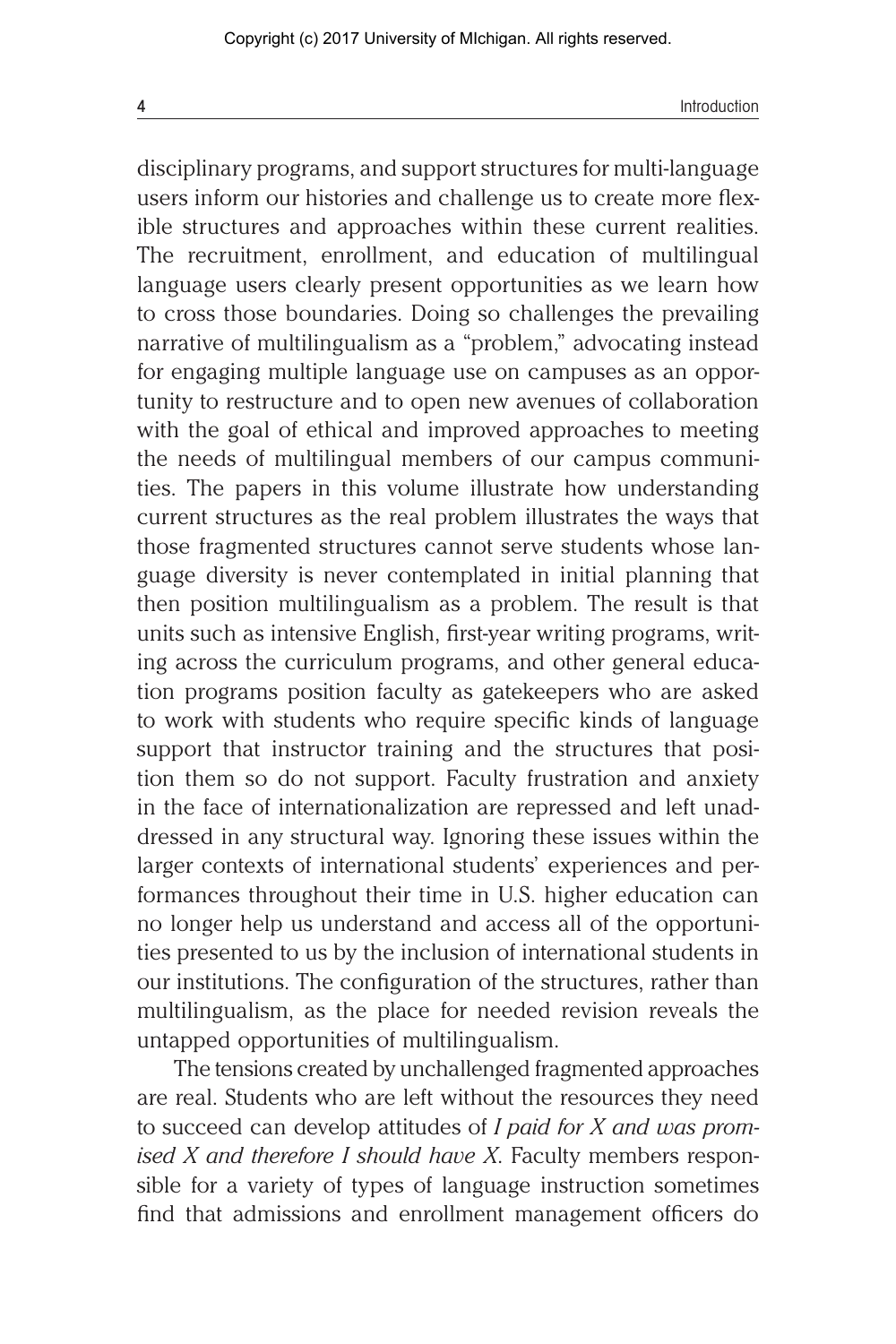not work as partners. Frustrated faculty zero in on colleagues in language and communications disciplines for not "preparing" multilingual international students to function effectively in their classrooms. These frames shore up narratives of the "problem" of internationalization, but while these issues challenge us they also create opportunities, and it is the opportunities they open up that the papers in this volume seek to take up.

The conversation about curricular fragmentation that separates institutional learning goals from specific programs is central; a specific example is general education. Even though general education is the gateway to undergraduate education, and even though for all institutions communication and global or cultural awareness are critical anchors of the undergraduate learning experience, the fact is that resource allocation tends to favor assessments that devalue multilingualism. In most cases, learning goals work with a monolingual ideology that is left unexamined. Thus, while students get credit for taking courses in foreign languages (French, Spanish, German, Chinese, assuming it is not a student's first language) on most campuses, intensive English classes bear no degree-seeking credit for multilingual users. We have set learning some "standard" form of English as a goal for international students, but we have not devised a mechanism to acknowledge the assets of multilingualism within broader institutional contexts such as diversity and cultural understanding. But, seen in the context of campus goals related to cultural understanding and diversity, fragmented structures that limit our ability to acknowledge the assets of multilingualism reveal lost opportunities for our campus communities to meet those goals. Positioning multilingualism as an asset invites us to examine international enrollment not only as a financial solution, but also as a possible response to learning goals. To engage these opportunities it is as important to acknowledge and challenge disciplinary boundaries as it is to address structural boundaries.

Fortunately, professionalization and the "disciplinary division of labor" (Matsuda, 1999) it has erected between and among composition, rhetoric, writing studies, and writing in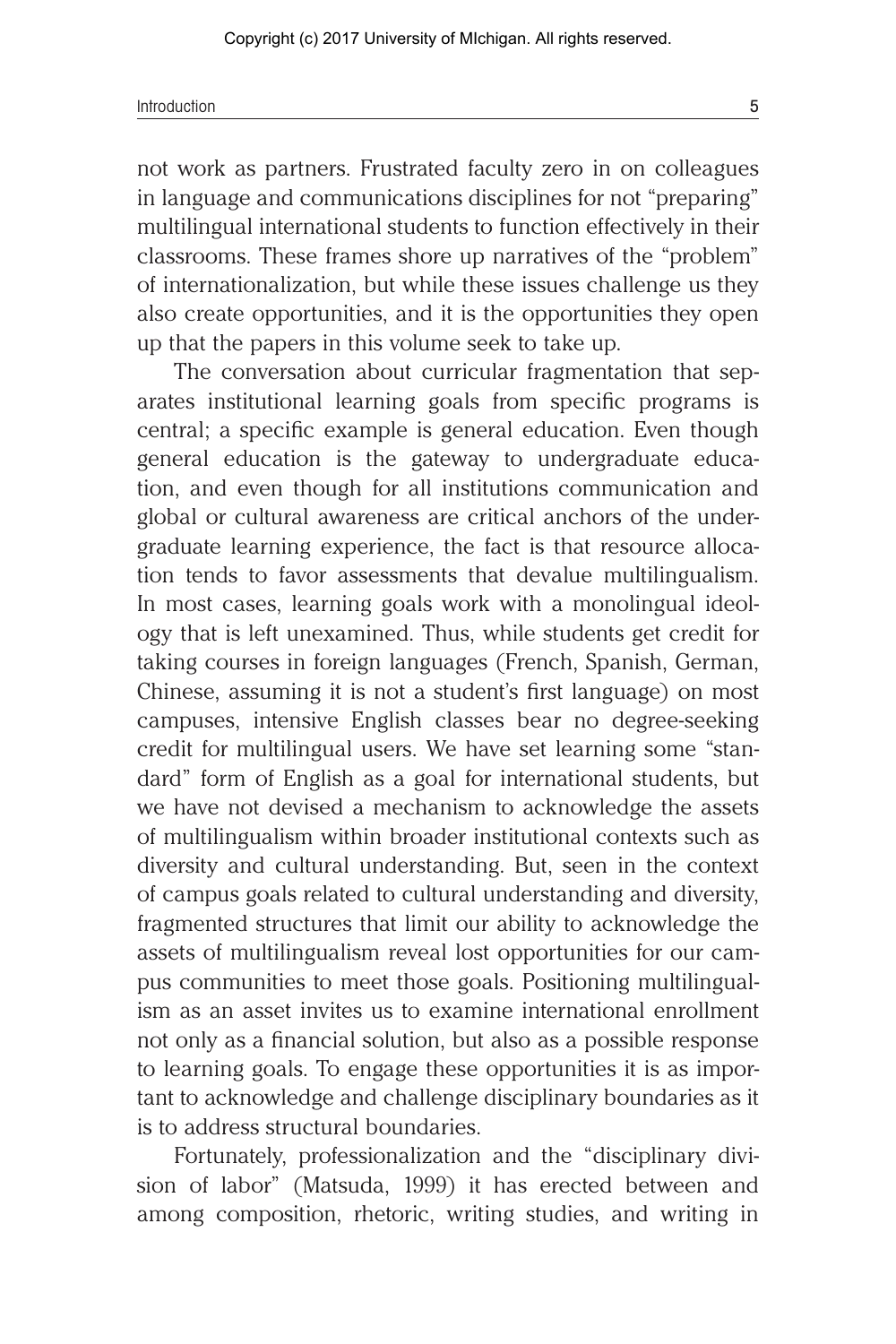a second or a foreign language are now being (re)examined. Scholars such as Canagarajah, Horner, Matsuda, and Silva position their work at strategic intersections of these disciplines and thereby encourage cross-disciplinary engagement on key issues.<sup>3</sup> Alister Cumming (2011) has added to this conversation, noting in his preface *to Learning-to-Write and Writing-to-Learn* that, "Studies of writing, composition or rhetoric have tended to assume that a single language (often English) is constant, . ." (p. ix), but the influx of multilingual students and work in the disciplines of applied linguistics and second language writing studies challenge such a premise. The L2 writing studies literature demonstrates the extent to which "language and cultural variability and change are increasingly the norms around the world, particularly in academic and work situations" (Cumming, 2011, p. ix); these cross-disciplinary analyses have implications for any robust support infrastructure around language use on university campuses. A focus on multilingual students' needs highlights the intersections of current disciplinary inquiry. Cumming notes,

Language, literacy, and learning have to be recognized to function at multiple levels, ranging from micro-levels of words, orthographies, punctuation, morphology, syntax, and ideas to macro-levels of register, rhetoric, positioning oneself in discourse communities, establishing identities, acculturation, and social action. (p. x)

The foregrounding of the needs of multilingual students has resulted in an acknowledgment of a need for a shift toward crossdisciplinary inquiry, cross-unit collaborations, and clarification of perspectives for all language education and for the institutional contexts in which it occurs. This shift offers specific opportunities for rethinking the relationships between and among disciplinary structures and ethical commitments to SRTOL.

One key opportunity is the chance to create cross-disciplinary approaches to language-based disciplinary structures for L2 studies and its intersections with other institutional structures,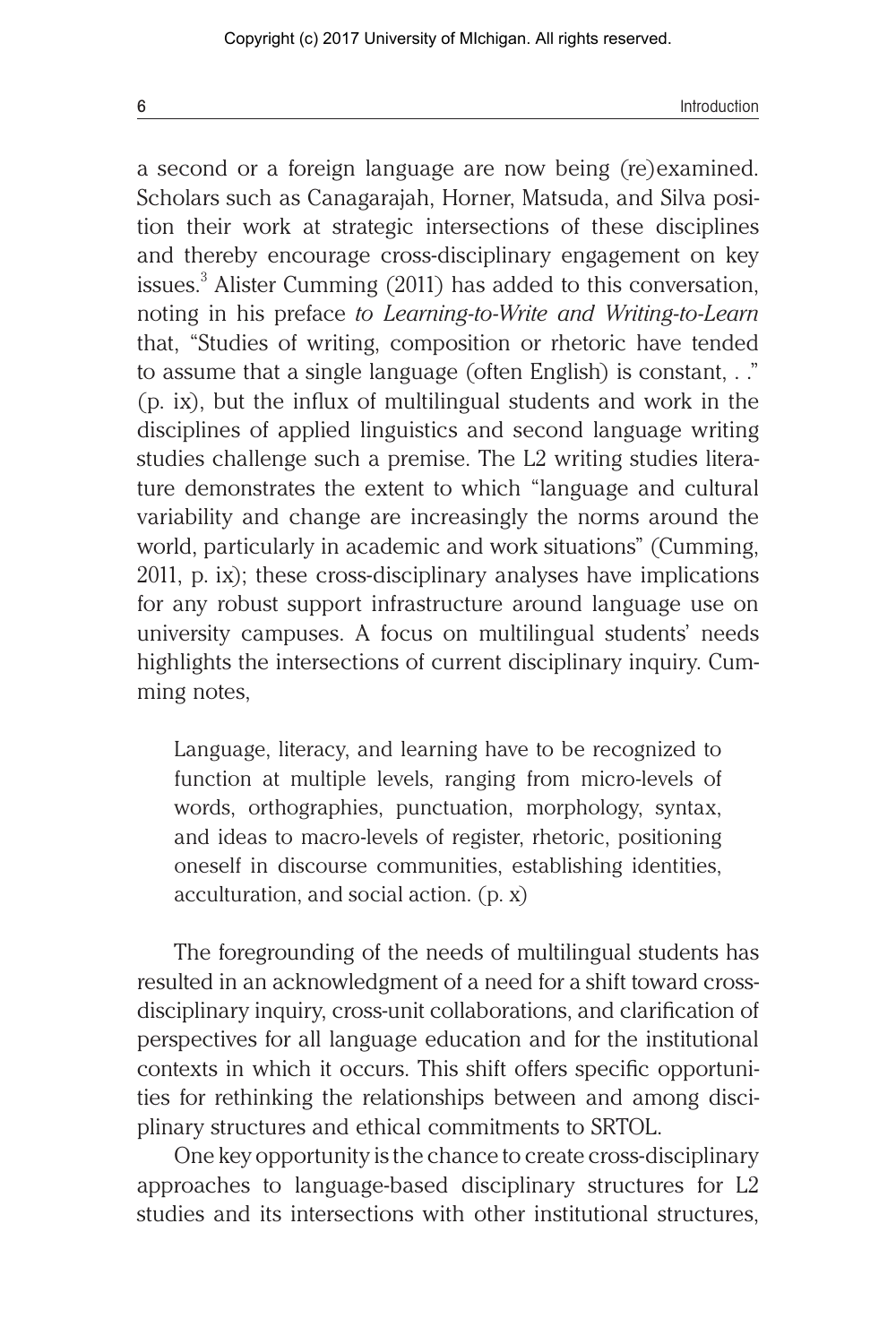especially those that prepare international students for successful study of the English language. For example, work in L2 writing studies, particularly in L2 writing studies' engagement with L1 writing, offers useful heuristics and approaches that can augment the work of composition teachers—including the graduate teaching assistants and adjunct faculty who deliver most of that instruction. One such resource is a collection of essays by Manchón (2011) grounded in perspectives on L2 writing that deploy the heuristic of learning-to-write (LW), writing-to-learn language (WLL), and writing-to-learn content (WLC). Manchón acknowledges our "disciplinary compartmentalization" and argues for "the theoretical and pedagogical relevance of jointly exploring these various learning-to-write and writing-to-learn dimensions of writing development . . ." (p. 4). Using that heuristic, the Manchón collection maps out the intersections of L2 writing studies in its various dimensions, often connecting this to L1 writing studies in order to offer insights into research and practice in L2. The work in this collection also demonstrates how exploring both L1 and L2 perspectives affords opportunities for collaborations and innovations that would be more sensitive to the needs of multilingual students in the L1 settings of university campuses. Another example of current L2-focused explorations that have relevance for discipline-based constructions of our understandings of language use on campuses is work on the issue of voice (Canagarajah, 2015; Guinda & Hyland, 2012; Matsuda, 2001; Matsuda & Jeffery, 2012). Canagarajah (2015) points out that influential studies in this area have been based on L1 writers and/ or texts, not L2 writers. He argues for appropriate research on voice in the writing of multilingual learners in order to not only define voice in its complexity but also to ensure that insights on voice are informed by "actual experiences of teachers and students" (p. 122). Expanding research and pedagogical perspectives that explore voice within the context of multilingualism is a conversation this volume invites us to take up as an important project. Heuristics that support the development of voice within this context is clearly an area for synergetic collaboration across units and disciplines, and a frame for understanding the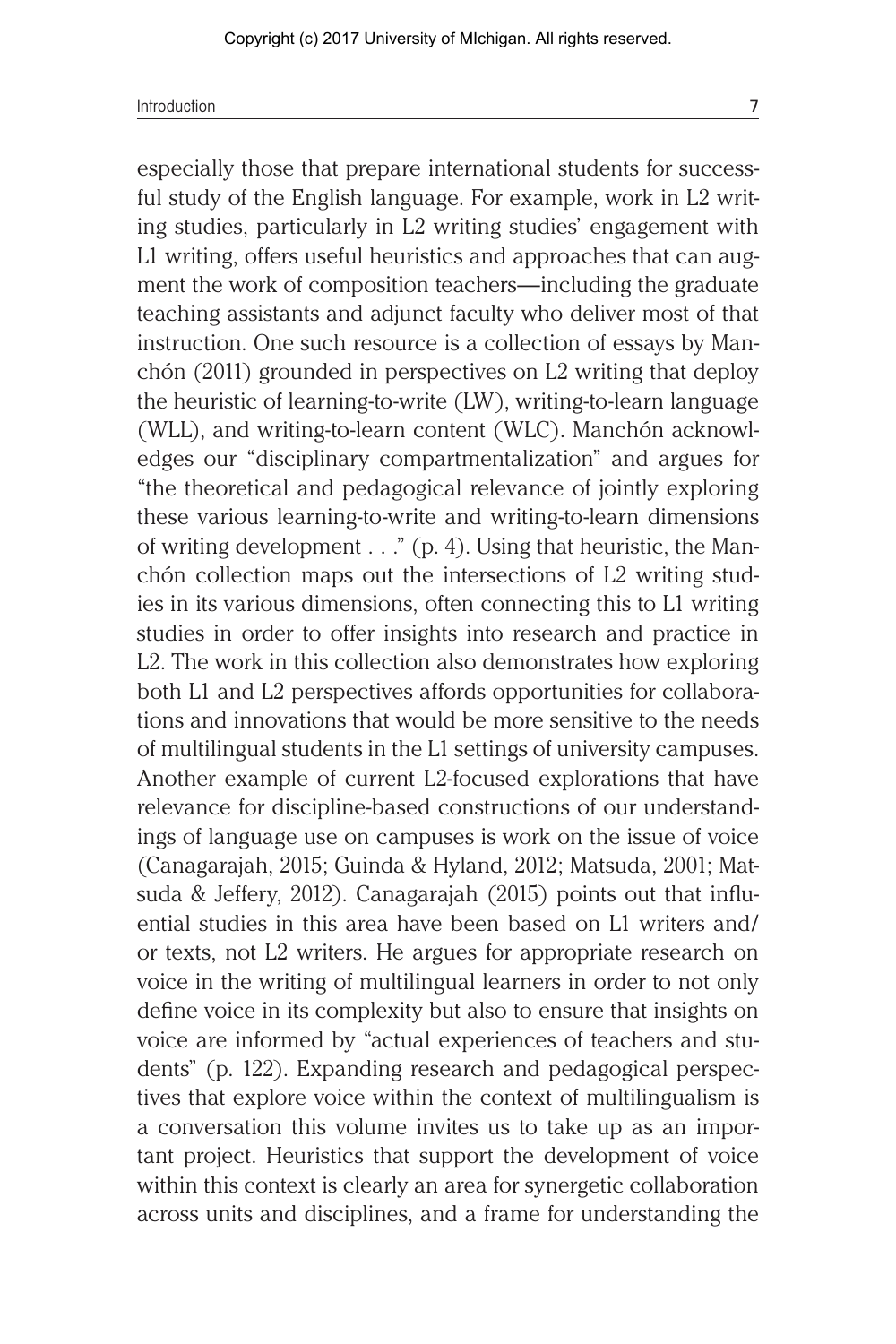8 Introduction and the contract of the contract of the contract of the contract of the contract of the contract of the contract of the contract of the contract of the contract of the contract of the contract of the contrac

opportunities afforded us by multilingual studies in relation to literacy studies more generally.

Such opportunities give us clear ideas about the ways we might restructure current support infrastructures that lack a systematic mechanism for offering expertise and/or access to the expertise of applied linguists and English language teachers to writing faculty, including faculty who teach writing in the disciplines. Training and faculty development are vital pieces of the puzzle. Writing faculty and graduate teaching assistants by and large have no training in teaching multilingual learners. Indeed, most graduate programs in rhetoric and composition and communication studies still do not offer students any training in applied linguistics, second language acquisition, writing in an additional language, or cross-language work, even when such training is available through other units or programs. Teachers of ESL often work in stand-alone intensive English programs (IEPs) or outsourced programs that have no structural relationship to the academic disciplines that focus on writing and communication studies. They may exist as separate units altogether. In cases where IEPs reside in academic units, they may not be incorporated into the academic mission of departments beyond training non-matriculated students, nor is the expertise of their faculty systematically tapped for curricular and instructional design or support in relation to general education requirements such as first-year writing, writing in the disciplines, and writing across the curriculum. Campus writing centers and centers for teaching often work in isolation. But cross-disciplinary approaches to language studies give us ways not only to identify institutional boarders that limit our opportunities, as the papers in this collection illustrate, in doing so they also offer us ground for restructuring and revision.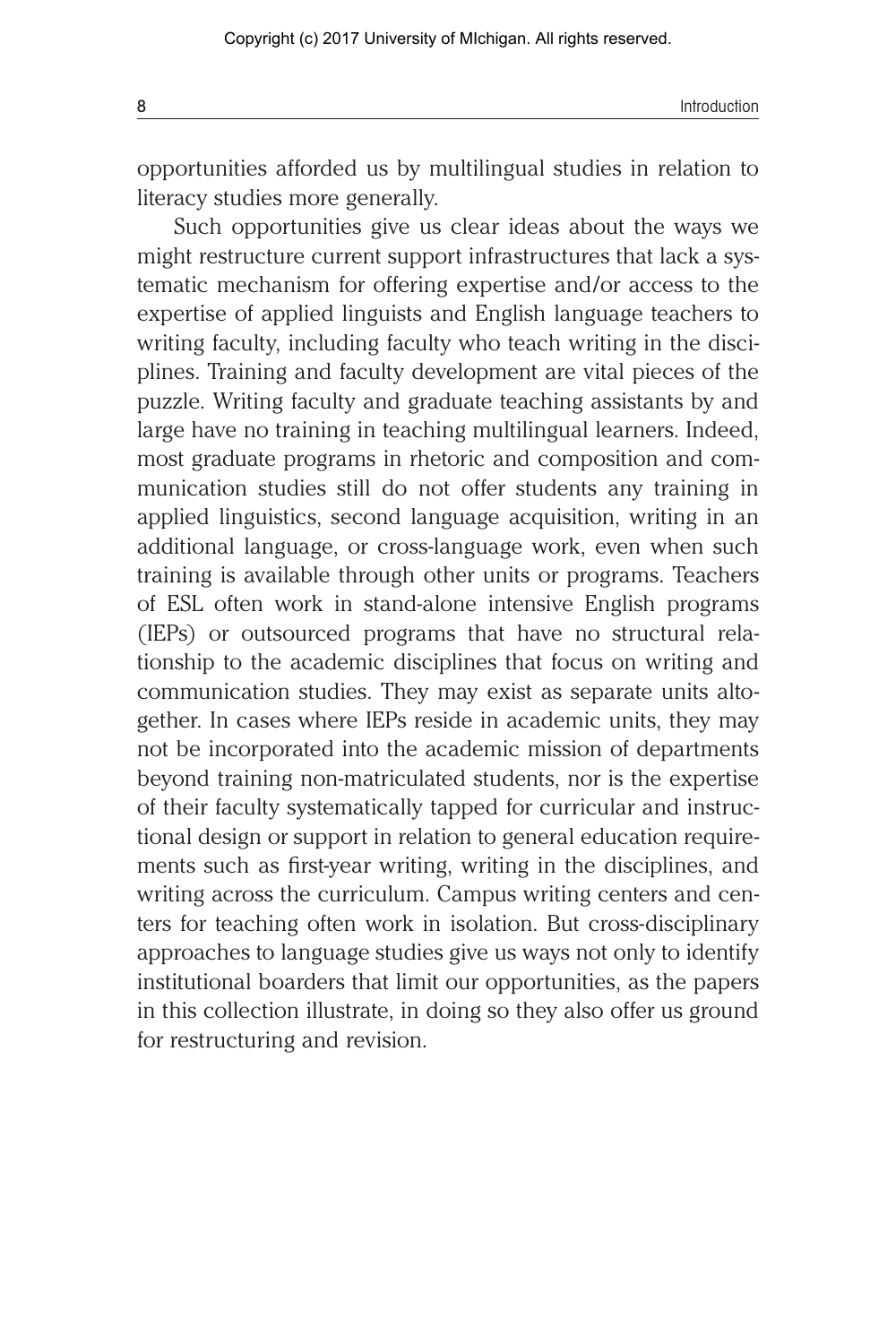Introduction 9

## A Note about Terminology

Throughout professional discussions about community members who are multilingual we have used terms such as *second language users*, *language users*, *multiple language users*, *users of English as an additional language,* and *multilingual students*. The discussions have also implicitly identified "English" as the language of campuses and universities. Drawing on Jordan (2012) and Cenoz (2013), we selected the terms *user* and *multilingual* for a number of reasons. Language learning and use, as Jordan (2012) demonstrates, "is less a matter of shifting to an appreciably standard variety and more a matter of maintaining skills in the face of language as a living construct" (p. 12). Language shifts and skill maintenance are not moves performed by additional language users alone; they are part of what all users do, though multilingual users have what Cook terms *multicompetence*, abilities connected to how such language users negotiate between their first and second, or third, languages.<sup>4</sup> And while *user* in the Cook (1996, 1999) deployment of the term references a speaker, we are drawn to Jordan's mapping of Lu's 2004 articulation of a connection of *user* to the act of composing. As Jordan notes, Lu "invokes" the term to espouse "a view of symbolic production" that is "at once multimodal and forward thinking . . ." but "anticipate[s] how English is spreading and changing" (p. 14). The term *user*, then, implies agency that *second language learner* does not have.

Our use of the term *multilingual* also merits discussion. As Cenoz (2013) points out, "Globalization has increased the value of multilingualism," and though there have been different perspectives on multilingualism, and some discussions of the limitations of the term (see Canagarajah, 2013), we are drawn to what it provides for our current purposes. The European Commission (2006) defines multilingualism as "the ability of societies, institutions, groups and individuals to engage, on a regular basis, with more than one language in their day-to-day lives" (p. 6). We accept that this version of multilingualism is in the process of becoming the norm on U.S. campuses. This is because all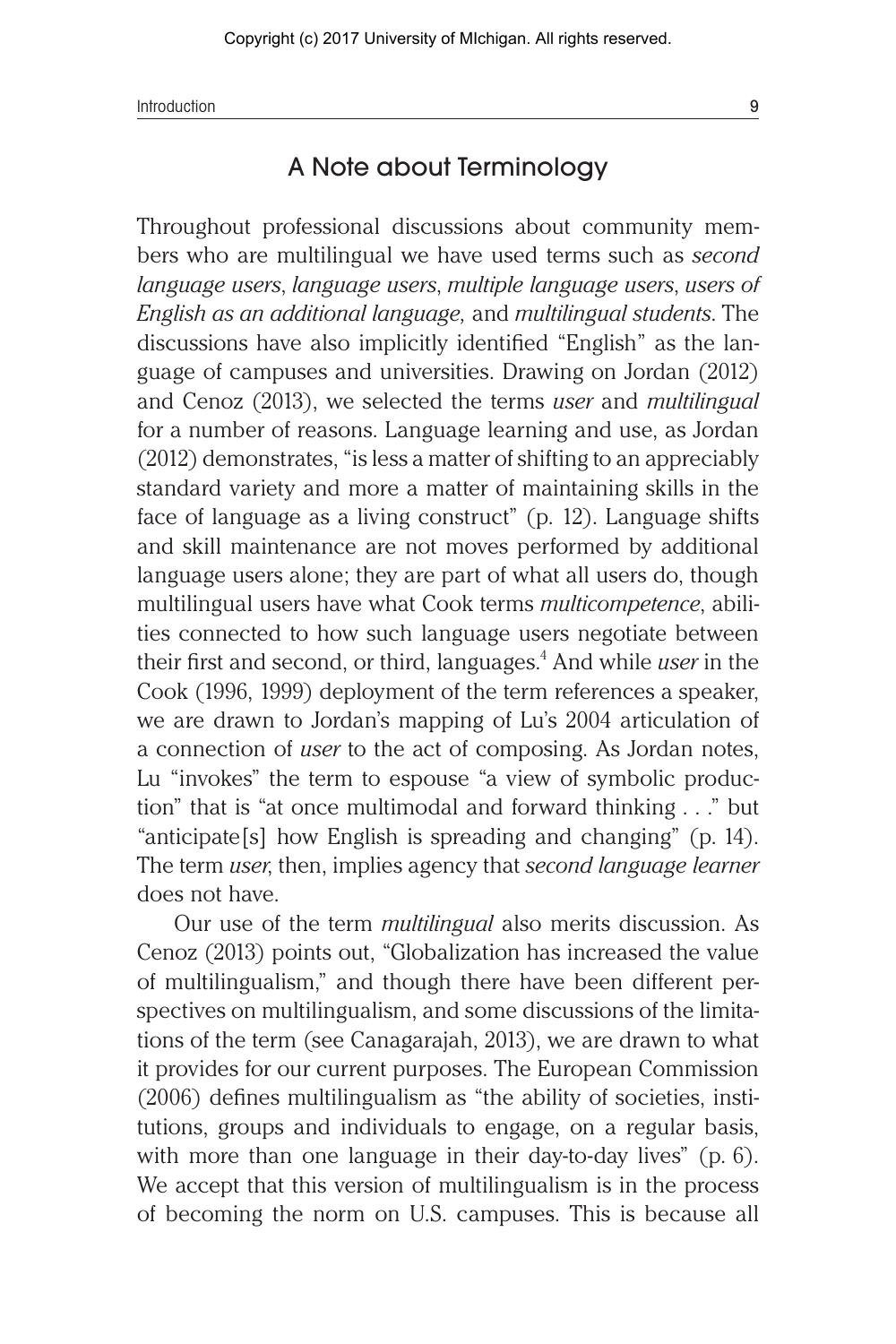language users either use multiple languages or have contact with others in settings where multiple languages are used (Jordan, 2012). In addition, *multilingualism* also acknowledges the varieties of Englishes used on campuses, though we are by no means suggesting that the privileged variety is either fixed in time or is a recognizable neutral "standard" to all users, even as we acknowledge that there is some version that disciplinary communities see as "standard" and that faculty members expect students to be able to use effortlessly.

The papers in this volume demonstrate that teaching effective communication skills to *all* students in ways that recognize the needs of multiple language users requires a shift in perspective that reconfigures multilingualism as an opportunity that is enhanced by the internationalization of higher education in the U.S. because it makes transparent the problems of current structures and disciplinary approaches in accessing those opportunities. As a collection, the papers herein address the economic, structural, disciplinary, and pedagogical challenges of making this shift in bold and compassionate ways. We hope that they invite you to start conversations at your own institutions and to join in dialogues with colleagues across institutions to support the multilingual members of your communities.

## Notes

- 1. National Council of Teachers of English and the Conference on College Composition and Communication (CCCC) released the statement, *Students' Right to Their Own Language*, in 1974. The statement affirmed the value of different dialects of English and asserted the professional responsibility of teachers to learn about and respect language variation.
- 2. Bowerman (2012) notes that state university appropriations often take into consideration the extent to which institutions exercise tuition hike restraint. http://www.senate.michigan.gov/sfa/ Publications/Notes/2012Notes/NotesFal12bb.pdf
- 3. With the increase in the number of multiple language users and users of different Englishes, discussions about language use has increasingly acknowledged the value and responsibility of the profession to the needs of second or multiple language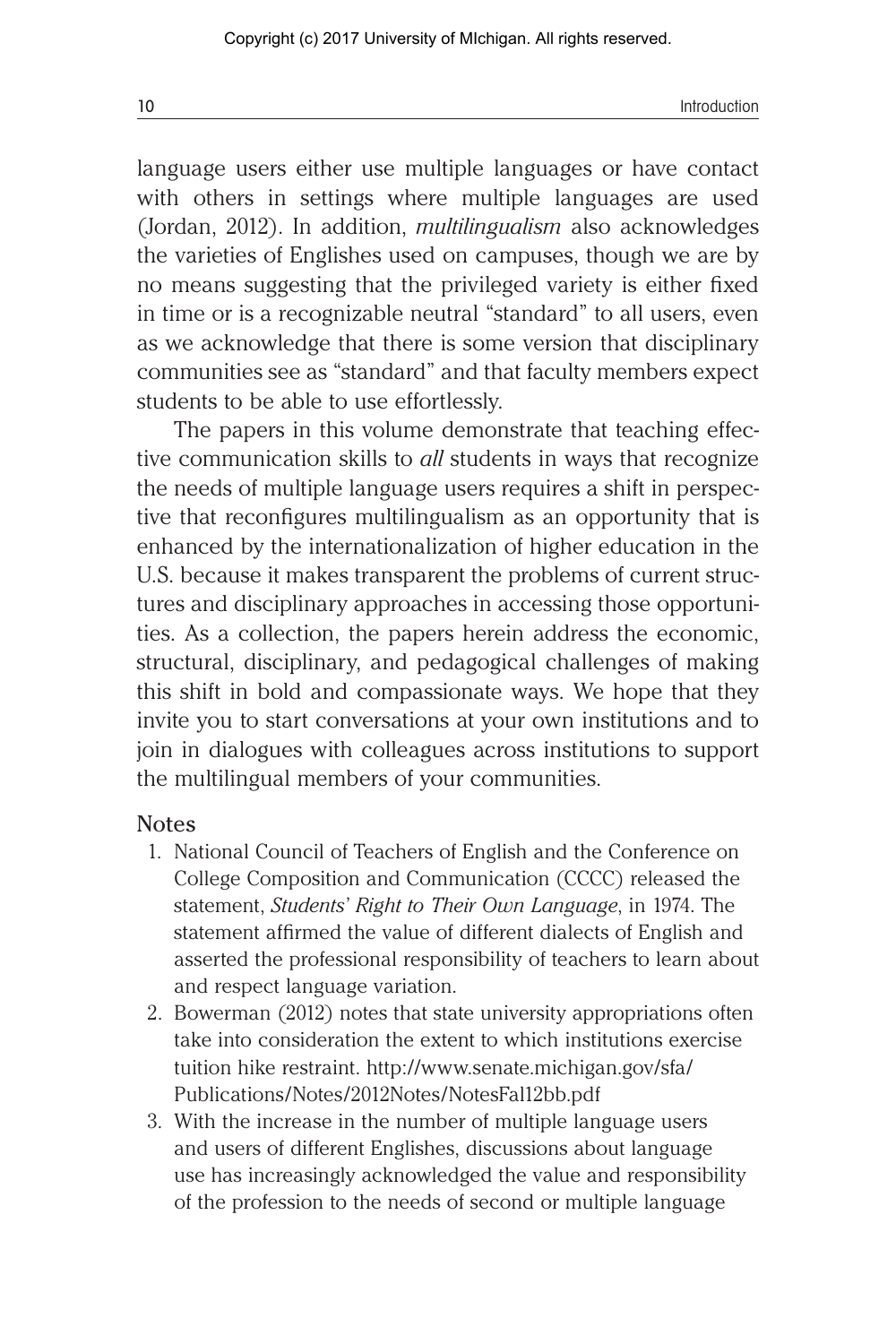users. CCCC released the "CCCC Statement on Second-Language Writing and Writers" in 2001 (see http://www. ncte.org/cccc/resources/positions, January 2001, revised November 2009). There is a history of scholars (such as Matsuda, Canagarajah, and Horner) and organizations (such as NCTE, CCCC, TESOL, AAAL and the International Reading Association) arguing for structural responses to the Englishes and the projects of teaching and learning in educational settings (see also Horner, Lu, Royster, & Trimbur, 2011, in *College English*). The Council of Writing Program Administrators (WPA) has recently offered a whitepaper on cross-language issues http://wpacouncil.org/whitepaper. The teaching of oral communication is a critical part of general education on many campuses. Some campuses foreground the relationships between the written and oral communication curricula while others do not. An important difference is the response of the oral communication professional community to multilingual language users. Those who teach oral communication and the professional association that represents most of them, the National Communication Association (NCA), do not have whitepapers or position statements on cross-language users in the academy.

Overwhelmingly applied linguists who work in second language studies, especially second language writing, and teachers of English as a second language gather in disciplinary forums such as TESOL or AAAL and share ideas in their disciplinary journals. Meanwhile, writing studies–affiliated scholars largely responsible for teaching the first-year writing courses required at most institutions of higher education in the U.S. gather at CCCC and NCTE and share ideas in their disciplinary journals with members of the WPA that manage first-year written communication programs. Writing Center scholars either have sub-disciplinary discussions of their own and/or participate at CCCC or NCTE. The establishment of interest groups such as the Committee on Second Language Writing at CCCC and the Second Language Writing Special Interest Section at TESOL, plus the increase in conference presentations on cross-language issues, suggests an ongoing positive shift.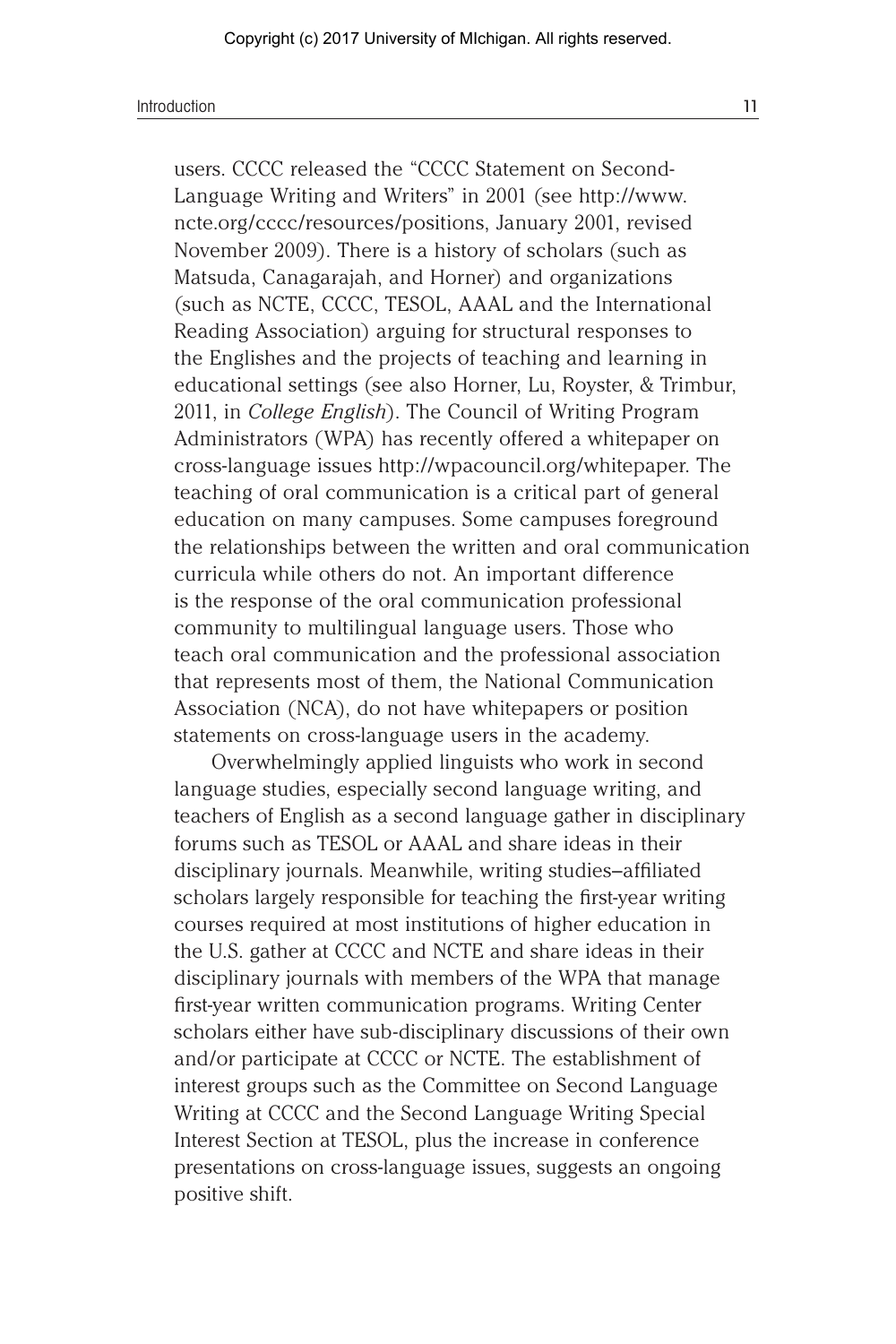4. Scholars across language-focused disciplines have rightly noted that the focus on language learning does not in fact apply only to multiple language users. The so-called "native speaker" is also a learner of the English language across the lifespan (see Horner, Lu, Royster, & Trimbur, 2011; Jordan, 2012).

## References

- Anderson, K. S. (2009). *War or common cause? A critical ethnography of language education policy, race, and cultural citizenship.*  Charlotte, NC: Information Age Publishing*.*
- Bowerman, B. (2012). Michigan public universities FY 2012–13 performance funding/tuition restraint. www.senate.michigan.gov/ sfa/Publications/Notes/2012Notes/NotesFal12bb.pdf
- Canagarajah, A.S. (2006a). The place of world Englishes in composition: Pluralization continued. *College Composition and Communication*, *57*(4), 586–619.
- Canagarajah, A. S. (2006b). Toward a writing pedagogy of shuttling between languages: Learning from multilingual writers. *College English, 68*(6), 589–604.
- Canagarajah, A. S. (2013). Negotiating translingual literacy: An enactment. *Research in the Teaching of English, 48(*1),: 40–67.
- Canagarajah, A. S. (2015). "Blessed in my own way": Pedagogical affordances for dialogical voice construction in multilingual student writing. *Journal of Second Language Writing, 27,*  122–139.
- Cenoz, J. (2013). Defining multilingualism. *Annual Review of Applied Linguistics, 33,* 3–18.
- Cook, V. (1996). Competence and multi-competence. *Performance and Competence in Second Language Acquisition*, *57.*
- Cook, V. (1999). Going beyond the native speaker in language teaching. *TESOL Quarterly*, *33*(2), 185–209.
- Council of Writing Program Administrators. (2014). http://wpacouncil. org/whitepaper.
- Cumming, A. (2011). Preface. In M. R. Manchon (Ed.), *Learning to write and writing to learn in an additional language* (pp.ix–xii). Philadelphia: John Benjamins.
- Delpit, L. (1988). The silenced dialogue: Power and pedagogy in educating other people's children. *Harvard Educational Review*, *58*(3), 280–299.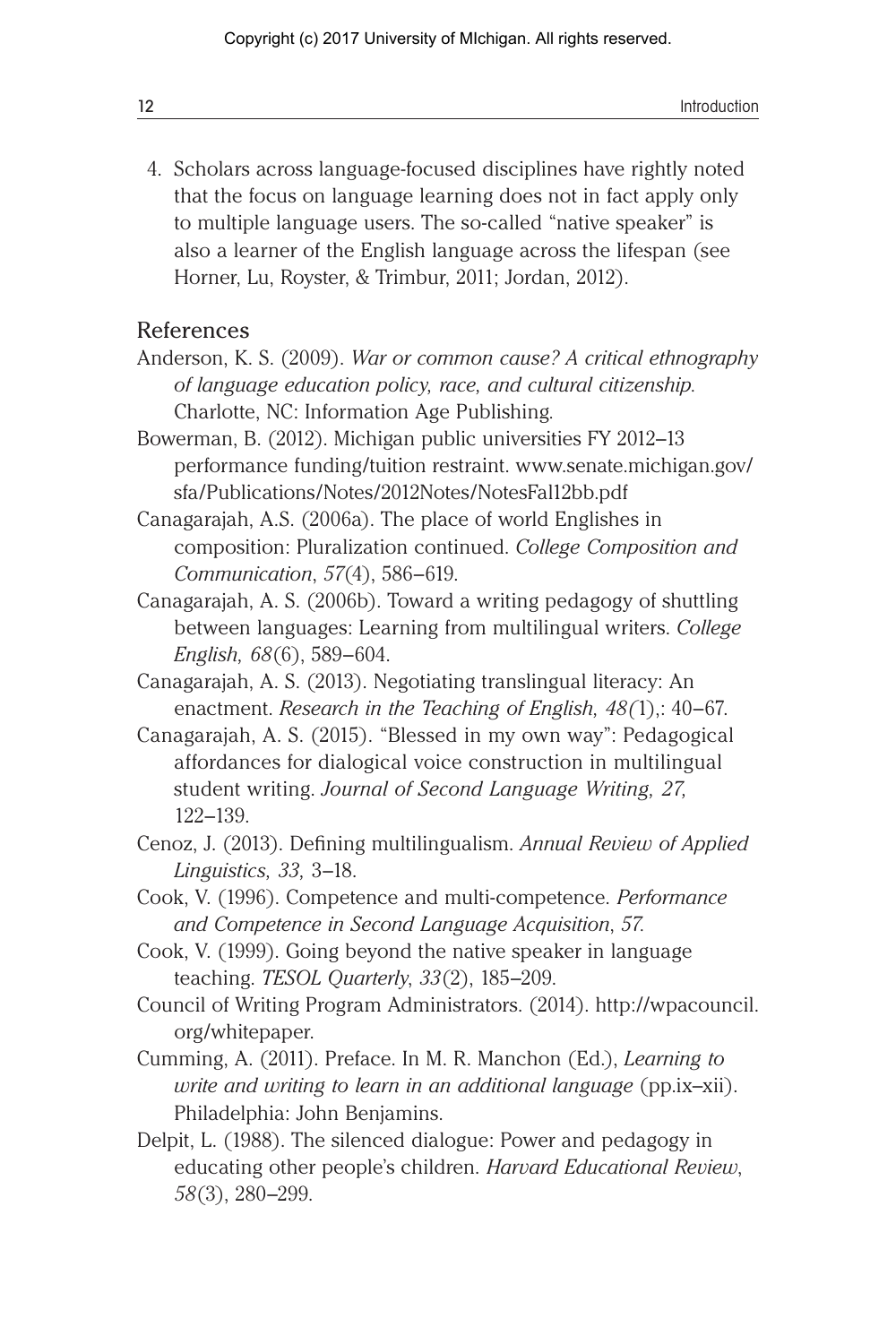European Commission. (2006). Commission of the European Communities High Level Group on Multilingualism Final Report. https://www.google.com/webhp?sourceid=chromeinstant&ion=1&espv=2&ie=UTF-8#q=Commission+of+the+ European+Communities+High+Level+Group+on+Multilingualism+ FINAL+REPORT

Gilyard, K. (1996). *Let's flip the script: An African American discourse on language, literature, and learning*. Detroit, MI: Wayne State University Press.

Guinda, C. S., & Hyland, K. (2012). Introduction: A context-sensitive approach to stance and voice. In *Stance and voice in written academic genres* (pp. 1–11). London: Palgrave Macmillan.

Guinda, C. S., & Hyland, K. (Eds.). (2012). *Stance and voice in written academic genres*. London: Palgrave Macmillan.

Guzman-Lopez, A. (2017). http://www.wbur.org/hereandnow/2017/ 06/20/universities-applications-trump?utm\_source=iosnewsapp& utm\_medium=Email&utm\_campaign=app

Horner, B., Lu, M. Z., Royster, J. J., & Trimbur, J. (2011). Language difference in writing: Toward a translingual approach. *College English*, *73*(3), 303–321.

Institute of International Education. (2015a). Open doors 2014: International students data highlight. www.iie.org/Research-and-Publications/Open-Doors/Data/International-Students/Infographic

- Institute of International Education. (2015b). Fact sheet by state. www.iie.org/Research-and-Insights/Open-Doors/ Fact-Sheets-and-Infographics/US-State-Fact-Sheets
- Institute of International Education. (2015c). Student enrollment trends. www.iie.org/Research-and-Publications/Open-Doors/ Data/International-Students/Enrollment-Trends
- Jen, K. (2013). Fiscal focus: State appropriations, tuition, and public university operating costs. www.house.mi.gov/hfa/PDF/ HigherEducation/State\_Appropriations\_Tuition,and\_Public\_ University\_OperatingCosts.pdf
- Jordan, J. (2012). *Redesigning composition for multilingual realities*. Urbana-Champaign, IL: CCCC/NCTE.
- Manchon, R.M. (Ed.). (2011). *Learning to write and writing to learn in an additional language.* Philadelphia: John Benjamins.

Gilyard, K. (2000). Literacy, identity, imagination, flight. *College Composition and Communication*, 260–272.